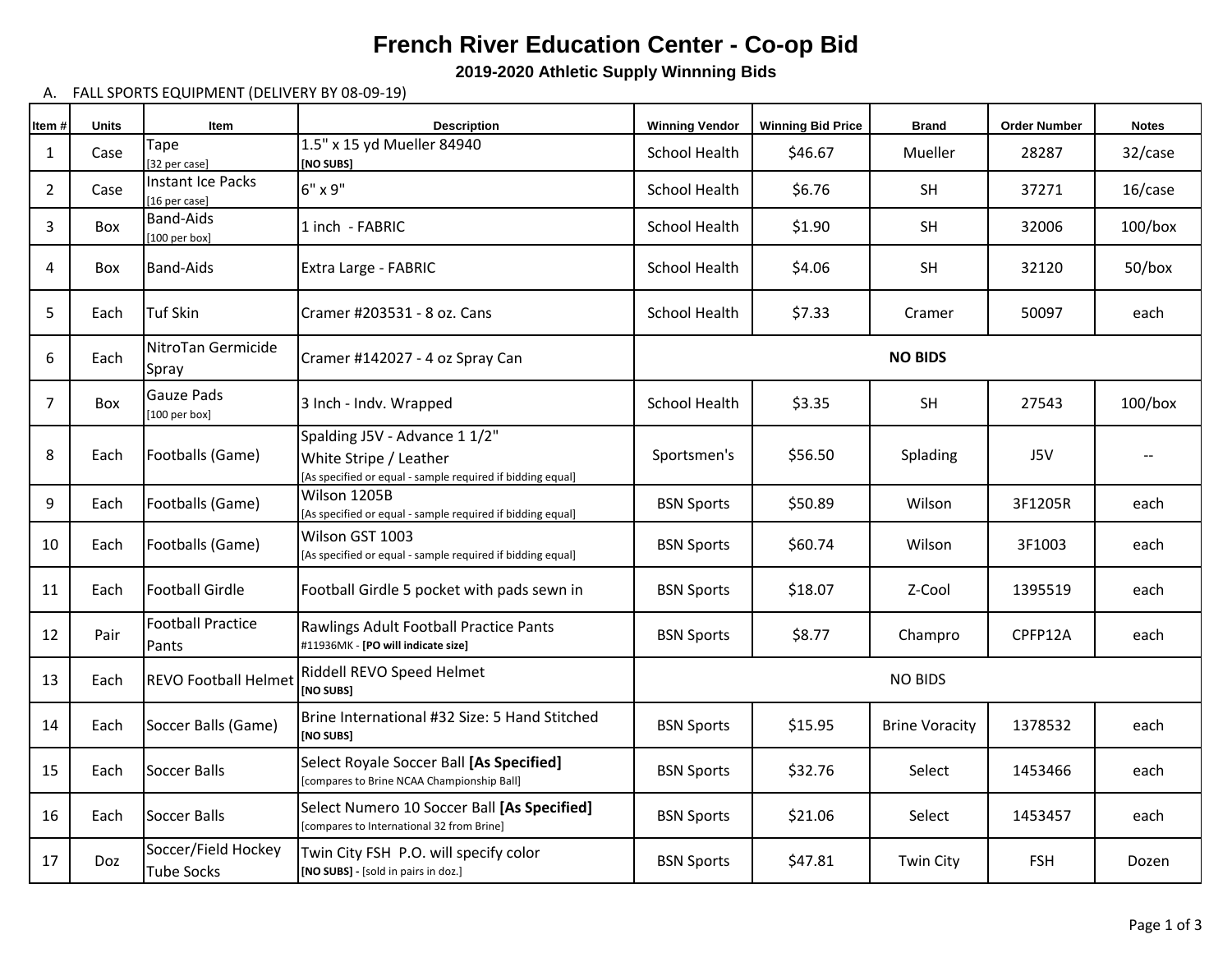| Item#  | <b>Units</b>                                   | Item                                 | <b>Description</b>                                                                             | <b>Winning Vendor</b> | <b>Winning Bid Price</b> | <b>Brand</b>        | <b>Order Number</b> | <b>Notes</b> |  |
|--------|------------------------------------------------|--------------------------------------|------------------------------------------------------------------------------------------------|-----------------------|--------------------------|---------------------|---------------------|--------------|--|
| 18     | Each                                           | <b>Ball Bags</b>                     | 1/4" Mesh Only-45" Martin #BBG X-Large                                                         | Gibney                | \$10.50                  | Martin              | APB45C              |              |  |
| 19     | Doz.                                           | Field Hockey Balls<br>(Game)         | Penn Monto #PFM700<br>[NO SUBS] - PO will state Color                                          | Sportsmen's           | \$43.50                  | Penn Moto           | <b>PFM700</b>       | Dozen        |  |
| 20     | Each                                           | Whistle                              | Acme Thunder - Plastic                                                                         | <b>BSN Sports</b>     | \$14.88                  | Acme                | PAA660XX            | Dozen        |  |
| 21     | Each                                           | Lanyard                              | <b>Black</b>                                                                                   | S&S                   | \$0.25                   | <b>S&amp;S</b>      | W9455007            | each         |  |
| 22     | Box                                            | Non-Latex Gloves<br>[500 box]        | Surgical - non Latex, Size: Large<br>[Vendor specify brand]                                    | <b>School Health</b>  | \$2.57                   | <b>Health Giant</b> | 21605               | $100/b$ ox   |  |
| 23     | Box                                            | Non-Latex Gloves<br>[500 box]        | Surgical - non Latex, Size: Medium<br>[Vendor specify brand]                                   | <b>School Health</b>  | \$2.57                   | <b>Health Giant</b> | 21604               | $100/b$ ox   |  |
| 24     | Each                                           | <b>Score Books</b>                   | Soccer Scorebook - Brine<br>[No Subs]                                                          | <b>US Sports</b>      | \$6.95                   | <b>Brine</b>        | SB1RP               | each         |  |
| 25     | Each                                           | Score Books                          | Field Hockey                                                                                   | <b>BSN Sports</b>     | \$7.41                   | Cranbarry           | 1454518             | each         |  |
| 26     | Each                                           | Volleyballs                          | Practice Balls - Tachikara                                                                     | S&S                   | \$15.40                  | Tachikara           | W10588001           | each         |  |
| 27     | Each                                           | <b>Water Bottles</b>                 | <b>Quart Size</b>                                                                              | <b>BSN Sports</b>     | \$1.30                   | <b>BNS</b>          | 1379307             | each         |  |
| В.     | WINTER SPORTS EQUIPMENT (DELIVERY BY 11-08-19) |                                      |                                                                                                |                       |                          |                     |                     |              |  |
| Item # | <b>Units</b>                                   | Item                                 | <b>Description</b>                                                                             | <b>Winning Vendor</b> | <b>Winning Bid Price</b> | <b>Brand</b>        | <b>Order Number</b> | <b>Notes</b> |  |
| 28     | Each                                           | <b>Basketballs (Game)</b>            | Spalding TF1000ZK Microfiber Pro<br>[As specified or equal - sample required if bidding equal] | Sportsmen's           | \$44.70                  | Spalding            | TF1000 Classic      | each         |  |
| 29     | Each                                           | <b>Basketballs (Game)</b>            | Spalding TF1000 Legacy<br>[As specified or equal - sample required if bidding equal]           | <b>BSN Sports</b>     | \$50.19                  | Spalding            | 1454562             | each         |  |
| 30     | Each                                           | Girls Basketball<br>(Game)           | Spalding TF1000ZK Microfiber Pro 28.5<br>[NO SUBS]                                             | Sportmen's            | \$44.70                  | Splading            | TF1000 Classic      | each         |  |
| 31     | Pair                                           | <b>Basketball Nets</b>               | Carron #AWN Whipless Basketball Nets<br>[NO SUBS]                                              | <b>BSN Sports</b>     | \$2.90                   | <b>BSN</b>          | SNBBNWIPY           | 2            |  |
| 32     | Each                                           | <b>Score Books</b>                   | Basketball - Mark V<br>[NO SUBS]                                                               | <b>BSN Sports</b>     | \$4.16                   | Mark V              | <b>MSMARKBK</b>     | each         |  |
| C.     | SPRING SPORTS EQUIPMENT (DELIVERY BY 03-06-20) |                                      |                                                                                                |                       |                          |                     |                     |              |  |
| Item#  | <b>Units</b>                                   | Item                                 | <b>Description</b>                                                                             | <b>Winning Vendor</b> | <b>Winning Bid Price</b> | <b>Brand</b>        | <b>Order Number</b> | <b>Notes</b> |  |
| 33     | Case                                           | <b>Tennis Balls</b><br>[72 per case] | Wilson WT 1001<br>(yellow-extra duty)                                                          | Mobile                | \$64.28                  | Wilson              | WT1001              | MIN 6 CASES  |  |